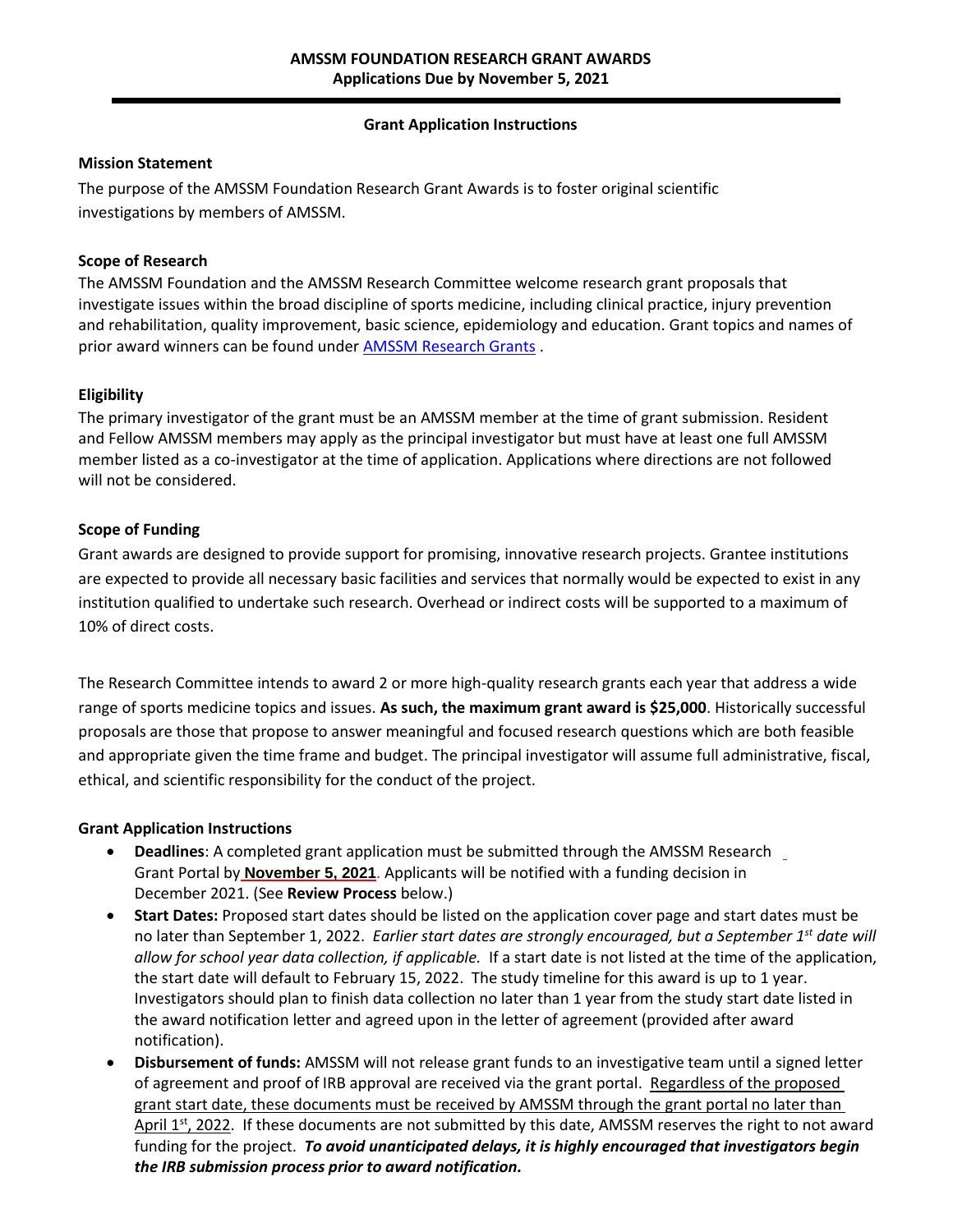- **Human Subjects**: Human Subjects approval of the proposed research project by your Institutional Review Board is required to be funded. Letters of Agreement and proof of IRB approval are required no later than April 1, 2022. No funds will be distributed to grantee without proof of the IRB approval. If you do not have an Institutional Review Board, review of your project by your hospital Human Subjects Committee or equivalent is required for funding. If your hospital does not have a Human Subjects Committee or equivalent, please contact the AMSSM Research Committee Chair prior to submission [\(research@amssm.org\)](mailto:research@amssm.org). A copy of the Human Subjects approval can be submitted in the AMSSM Grant Portal. It is the sole responsibility of the principal investigator and their institution to ensure the work is carried out within the required guidelines.
- **Electronic Submission Process**: All required components of the grant application must be submitted via the AMSSM Grant Portal on the AMSSM website. *E-mailed submissions will not be accepted*.The grant portal can be accessed on the research grants page under the Research tab. .
- **Format:** The complete application should be in MS WORD or PDF format,12-point font and double spaced. Please number all pages beginning with the cover page.
- **Page Limits**: Although there are no limits to the total length of the application, the following word and page limits should be followed: Abstract no longer than 300 words, research proposal no longer than six pages and each biographical sketch no longer than five pages.

# **Complete Proposal**

The complete proposal should include the following sections (see Appendix I: Checklist for Completed Application Prior to Submission – **(Applications submitted that do not follow the directions will not be considered)**:

- 1. **Cover Page:** Including the title of the proposed study, principal investigator with complete contact information (name, title, institution, address, phone, and email), and the names, titles and institutions of all co-investigators. At the bottom of the cover page, please also list the start and end dates of the project and the requested funding amount.
- 2. **Abstract Page:** Limited to 300 words. The abstract should include the following elements: Title, Background, Purpose/Specific Aims, Methods/Study Design, Hypothesis and Significance of Study.
- 3. **Detailed Budget:** Provide a detailed budget itemized by expense categories. The term of the proposal is one year. Funds may be used to support supplies and equipment, investigators, technicians, research assistants, study coordinators, or statistical support. Institutional overhead costs may be covered to a maximum of 10% of direct costs minus equipment and tuition. The budget should list the names and roles of all funded personnel to be involved in the project during the twelve-month period. In cases where an individual cannot be identified at the time of submission, providing the proposed position title and role are sufficient. Fringe benefit costs for these personnel may be included. If graduate student support is included, indicate the amount of tuition and the amount of the stipend. If equipment is purchased, each item of equipment with a unit acquisition cost must be listed. Please give the justification for significant items of equipment and any unusual costs. A maximum of \$750 is allowable for travel expenses directly related to conducting the project (travel to the AMSSM annual meeting is not covered). In addition, existing grants or other funding sources being utilized for the same project should be listed separately by briefly stating the funding agency, amount, and general description of how the funds will be utilized. **The committee strongly recommends applicants identify indirect costs and budget accordingly.**
- 4. **Research Proposal:** The research proposal (**excluding the abstract, budget, biographical sketches, and references**) should not exceed 6 pages. Please include the following sections:
	- **Background:** Briefly describe the background leading to the present application and evaluate the existing studies relevant to this project.
	- **Preliminary Studies:** Provide an account of preliminary studies conducted by the principal or co-investigators pertinent to this application. This information will also help to establish the experience and competence of the investigators to pursue the proposed project and assist the reviewers in assessing the likelihood of success and completion of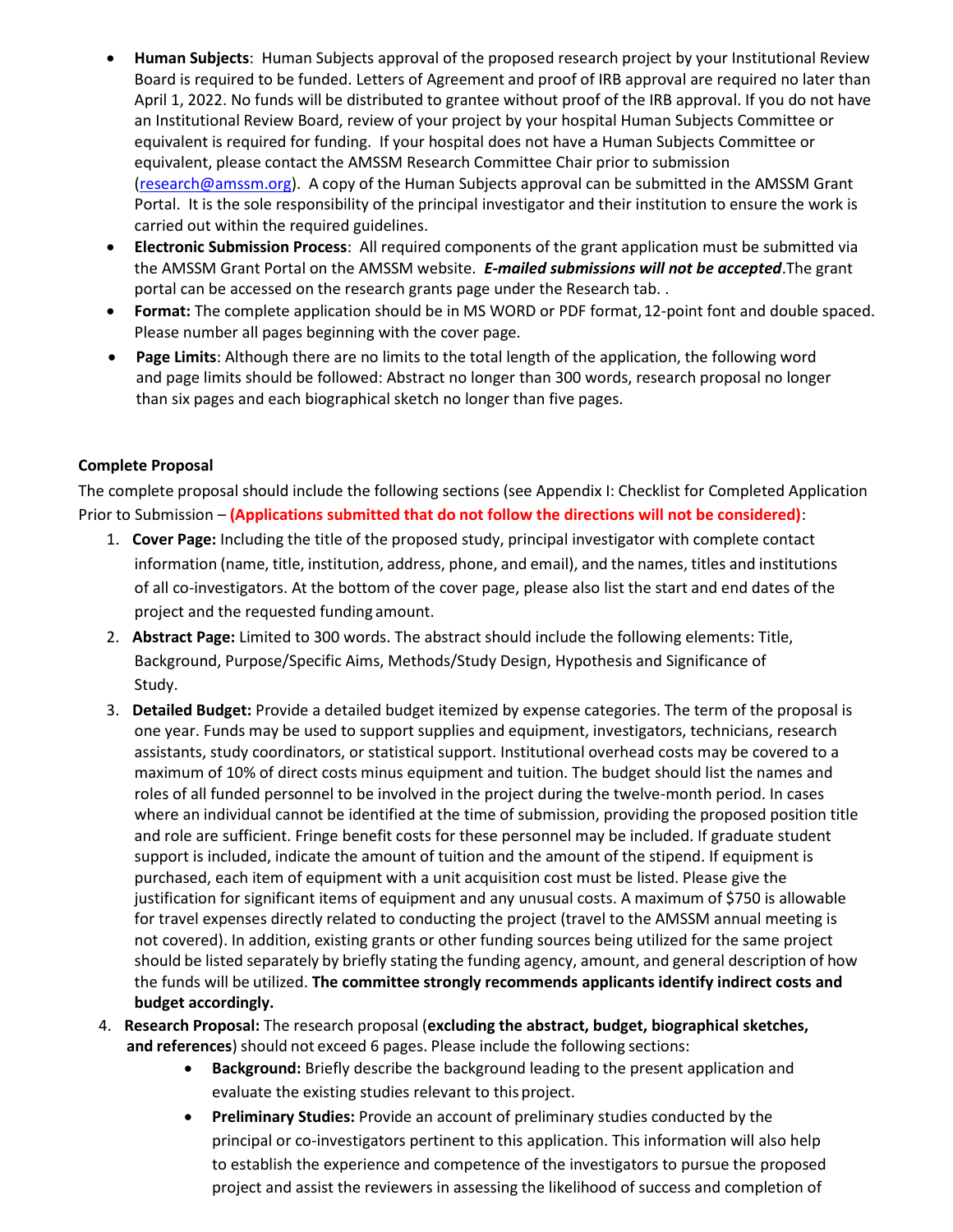the study. (Copies of publications by the investigators pertinent to the proposed research may be included as an appendix.)

- **Purpose/Specific Aims:** Concisely state the primary objective of the project. List also any other specific aims of the project.
- **Hypothesis:** State the study hypothesis and a brief explanation based on the background information or preliminary studies presented.
- **Study Design/Methods:** Describe the research methods, design and statisticalanalyses to be used to accomplish the project. Include the setting, predicted sample size and how the data will be collected and analyzed. Describe any novel approaches, tools or technologies for the proposed study. A power calculation that justifies the number of subjects, or specimens, or other samples should be included in the statistical design. Discuss any potential difficulties and limitations of the proposed procedures.
- **Significance of Study:** State the importance and relevance of the research described and the potential impact on the field of sportsmedicine.
- **5. Biographical Sketch:** An NIH biographical sketch for each investigator should be submitted. NIH biographical sketches are limited to five pages.
- **6. Time Table:** Provide a tentative timetable for the project including the start and end date (one-year term).
- **7. References**: Please number all references in the order in which they appear in the proposal. Commonly accepted reference styles include the Vancouver Style and the AMA Style. Sample format for references are given below:
	- Journal article:
		- o Newcomer KL, LaskowskiER, Idank DM, et al. Corticosteroid injection in early treatment of lateral epicondylitis. Clin J Sport Med. 2001;11:214–222.
	- Book chapter:
		- o Claessens AL. Elite female gymnasts: a kinanthropometric over-view. In: Johnston FE, Eveleth P, Zemel B, eds. Human Growth in Context. London: Smith-Gordon and Co; 1999:273–280.
	- World Wide Web:
		- o Gostin LO. Drug use and HIV/AIDS [JAMA HIV/AIDS web site]. June 1, 1996. Available at: **http://www.amaassn.org/special/hiv/ethics**. Accessed June 26,1997.
- 8. **Appendix**: Copies of publications by the investigators (not to exceed three) *pertinent to the proposed research* may be included but are not necessary. They must be published or in press.

# **Review Process**

The review process is modeled after that used by the National Institute of Health and comparable national sports medicine organizations, including the AMSSM Collaborative Research Network. The Research Grant Review Committee (RGRC) will consist of at least 5 members from the AMSSM Foundation, AMSSM Research Committee, AMSSM Board of Directors or AMSSM at-large. RGRC members are not eligible if they have applied for any AMSSM Foundation Research Grant as a principal investigator or co-investigator during that cycle of review, or if they have any real or perceived conflict of interest. The RGRC will score each grant proposal solely on its scientific merit. To receive funding, a grant proposal must be of sufficient scientific quality and be relevant to the field of sports medicine. The RGRC scores and recommendations will be presented to the AMSSM Board of Directors during the winter or spring Board of Directors meeting or via teleconference at other times of the year, where a final decision for funding will be made. Funding decisions will be made based on established review criteria for the RGRC and the availability of funds.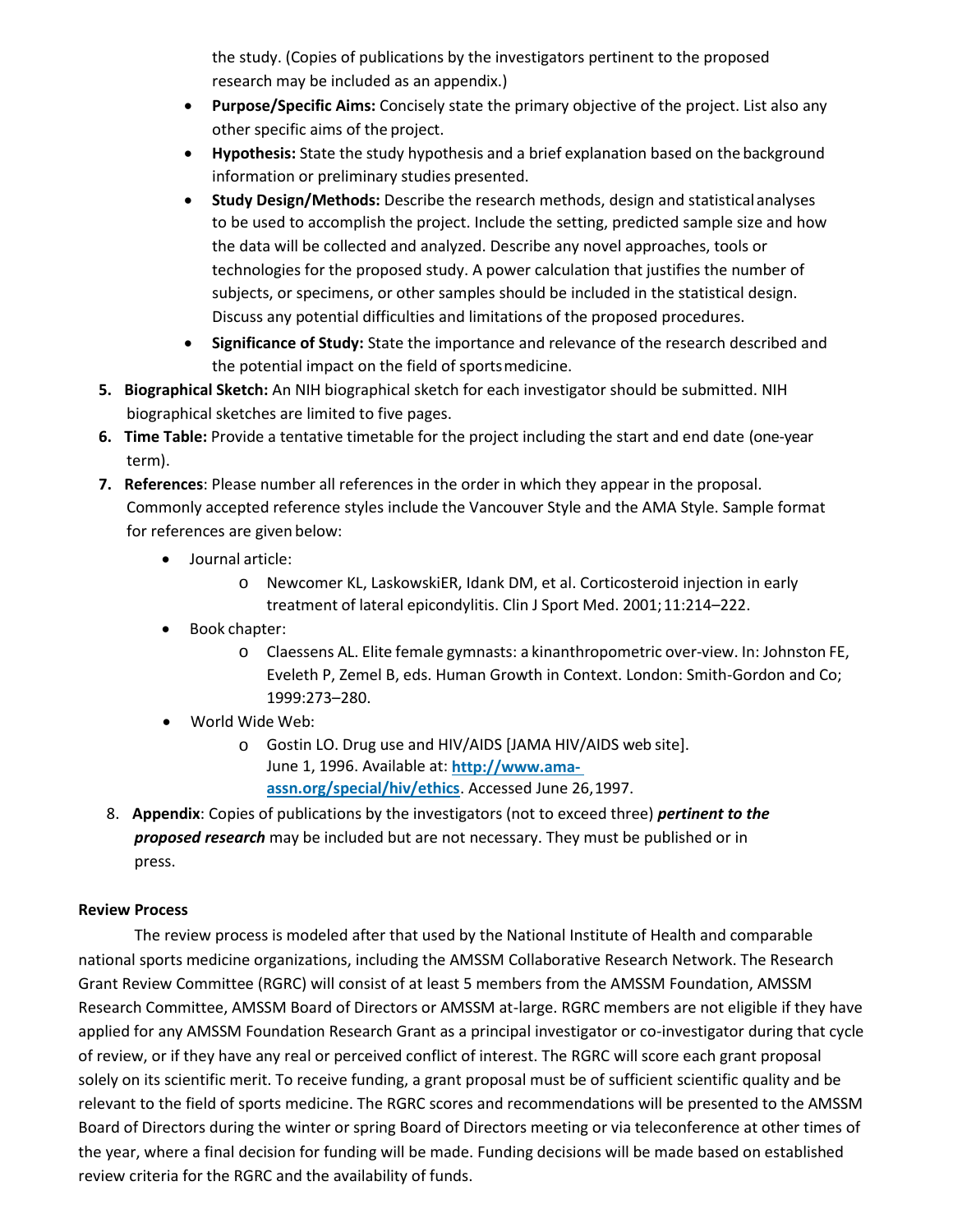#### **Review Criteria**

The RGRC evaluates the scientific merit of each grant application according to specific criteria. The principal criteria for the review of grant applications include:

- 1. Scientific or medical significance and originality of the proposed research
- 2. Appropriateness, feasibility, and adequacy of the experimental approach and methodology proposed to carry out the research.
- 3. Qualifications and research experience of the principal investigator and co-investigators, particularly but not exclusively in the area of the proposed research.
- 4. Appropriateness of the proposed budget and duration in relation to the proposedresearch.

# **Progress Report**

- A progress report must be submitted to the AMSSM Foundation and AMSSM Research Committee via the AMSSM Research Grant Portal by the conclusion of the first year. An annual report of expenditures should be submitted with the progress report. Any balance of more than \$200 must be refunded to AMSSM within sixty days of completion of the project, or a grant extension should be requested at least one month in advance and submitted with the progress report.
- The progress report may be submitted earlier if applying for additional funding on the same project. Please note that competitive renewals for subsequent year funding should be submitted as a complete Research Grant Application, and that significant progress must be demonstrated in order to be eligible for funding for a second year. A research award in the prior year does not guarantee funding in a new awardcycle.
- A final progress report and report of expenditures is due within 90 days of the end of the grant support. The final progress report should highlight significant project results and theirsignificance.
- The RGRC should also be notified at least 30 days prior to any significant change in study protocol.
- Progress reports and all communicationsshould be electronically submitted through the AMSSM Research Grant Portal.

# **Presentations and Publications**

The AMSSM Foundation and AMSSM Research Committee encourage publicationof research findings by the grantee in scientific journals. All publications resulting in whole or in part from the grant must include a statement similar to: "Funded in part by a grant from the American Medical Society for Sports Medicine (AMSSM) Foundation. The opinions expressed herein are those of the authors and do not necessarily reflect the opinions of the AMSSM." All presentations and posters should include a similar acknowledgment. AMSSM imposes no restrictions on copyrighting publications by grantees.

It is expected that any completed project funded by an AMSSM Foundation Research Grant Award will be submitted for presentation for the AMSSM Annual Meeting and will be judged with all other research submissions by guidelines previously established by the AMSSM Research Committee.